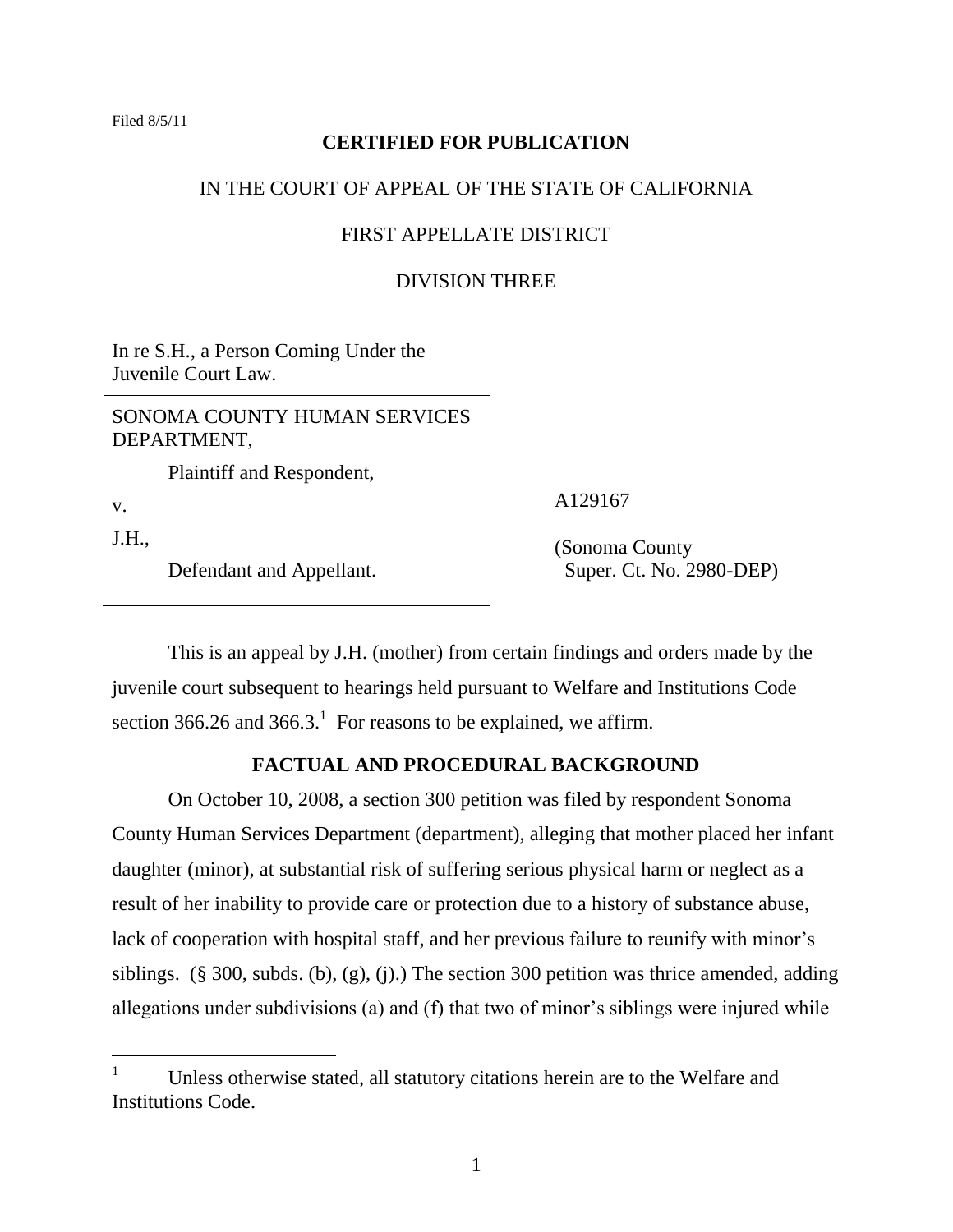in mother"s care, and one of these sibling"s injuries led to her death, which mother could not adequately explain.

On November 19, 2008, the juvenile court sustained the allegations in the second amended section 300 petition and, on March 3, 2009, declared minor a dependent of the  $\text{count}^2$ 

On October 16, 2008, the juvenile court found the Indian Child Welfare Act applied based upon proof that mother is a member of the Manchester Point Arena Band of Pomo Indians (Tribe). The Tribe advised the juvenile court that, although minor is considered an adoptable child, it would only support legal guardianship as a permanent plan in order to protect her best interest in a continued tribal relationship.<sup>3</sup>

On March 3, 2009, the juvenile court issued a dispositional order that, among other things, bypassed reunification services for mother pursuant to section 361.5, subdivisions  $(b)(4)$ ,  $(b)(6)$ , and  $(b)(10)$ . Specifically, the juvenile court found clear and convincing evidence that mother caused the death of another child through abuse or neglect, that minor"s half-sibling had suffered severe physical abuse by parents, that reunification services for mother with respect to minor"s half-siblings had been terminated and that mother had not subsequently made a reasonable effort to treat the problems leading to the half-siblings' removal.<sup>4</sup> The juvenile court also noted that

 $\overline{2}$ Minor's father is not a party to this appeal.

<sup>3</sup> The Tribe formally intervened in the case on October 30, 2008.

<sup>4</sup> Section 361.5, subdivision (b) provides in relevant part: "(b) Reunification services need not be provided to a parent . . . when the court finds, by clear and convincing evidence  $[\P] \dots [\P] (4)$  That the parent or guardian of the child has caused the death of another child through abuse or neglect. [¶] . . . [¶] (6) That the child has been adjudicated a dependent pursuant to any subdivision of Section 300 as a result of severe sexual abuse or the infliction of severe physical harm to the child, a sibling, or a half sibling by a parent or guardian, as defined in this subdivision, and the court makes a factual finding that it would not benefit the child to pursue reunification services with the offending parent or guardian. [¶] . . . [¶] (10) That the court ordered termination of reunification services for any siblings or half siblings of the child because the parent or guardian failed to reunify with the sibling or half sibling after the sibling or half sibling had been removed from that parent or guardian pursuant to Section 361 and that parent or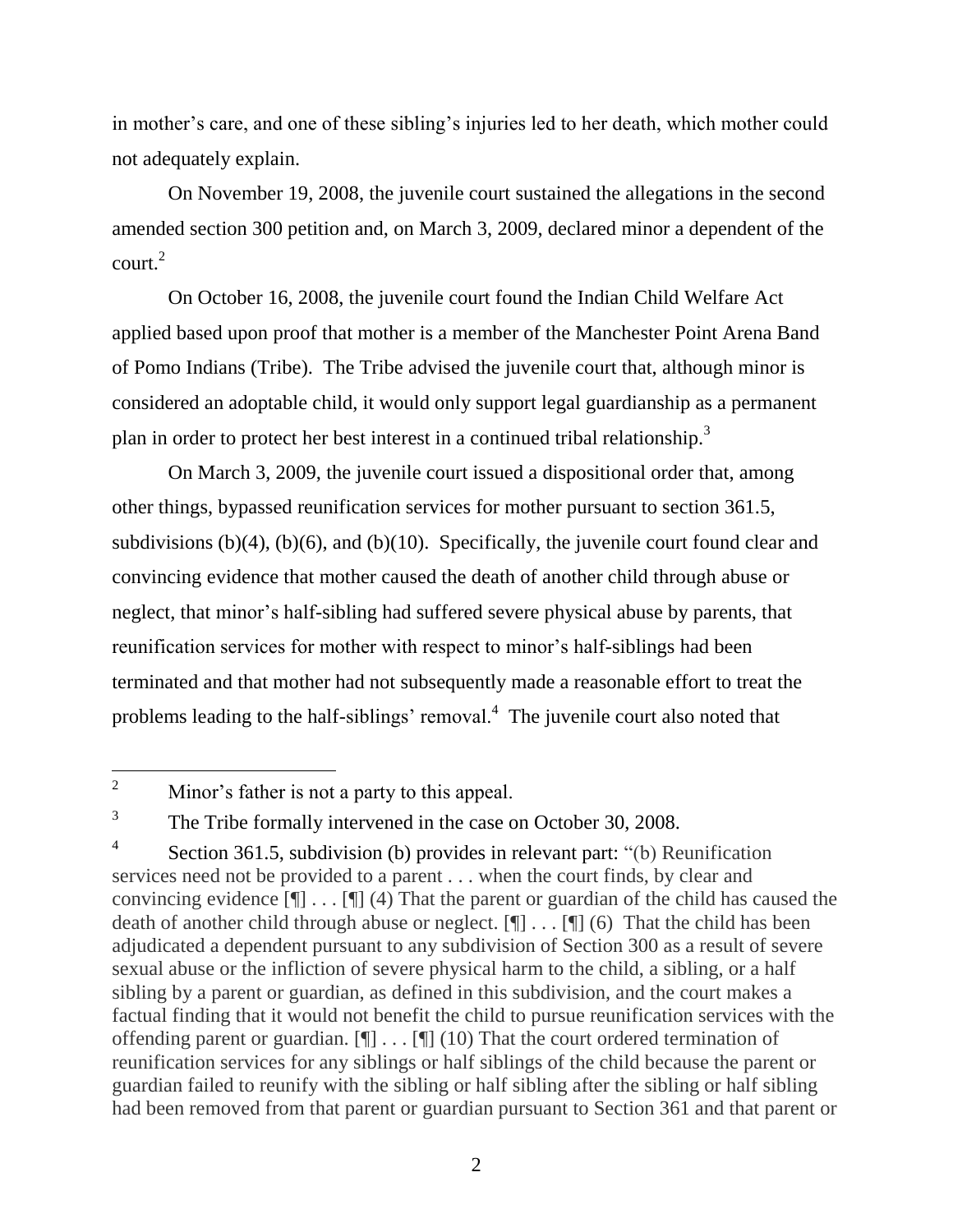mother was not amenable to services and had not been successful at rehabilitating herself despite extensive efforts on her behalf by the department and the Tribe.

The juvenile court's decision to bypass services was consistent with the department's recommendation in the disposition report, which noted, among other things, that, while mother entered a residential treatment program on December 9, 2008, she left the program on January 24, 2009, and, as of the end of February 2009, had failed to enter a different program despite telling the department she would do so.

Minor was thereafter placed in the home of prospective guardians and, on September 24, 2009, the juvenile court ordered guardianship as the permanent plan and dismissed the dependency proceedings. Among other exit orders, the juvenile court ordered visitation between mother and minor to occur at least once a month.

Unfortunately, the legal guardianship terminated on November 24, 2009, after minor's guardians gave notice they were no longer willing to provide for her care. Accordingly, the juvenile court vacated its earlier order of dismissal and reinstated the dependency.

At a December 10, 2009 hearing on the department's request to change a court order, the department informed the juvenile court that a new placement agreeable to the Tribe had been found, and that it anticipated presenting new letters of guardianship to the court at the next hearing. The juvenile court then advised the parties to return for a permanency planning review hearing on February 25, 2010, prompting mother"s attorney to state for the record that she was entitled to be considered for reunification services before new letters of guardianship could be presented given the termination of minor's original guardianship.

The February 25, 2010 permanency planning review hearing was ultimately continued until May 20, 2010, based upon the department"s request to allow more time

guardian is the same parent or guardian described in subdivision (a) and that, according to the findings of the court, this parent or guardian has not subsequently made a reasonable effort to treat the problems that led to removal of the sibling or half sibling of that child from that parent or guardian."  $(\S$  361.5, subds. (b)(4), (6), & (10).)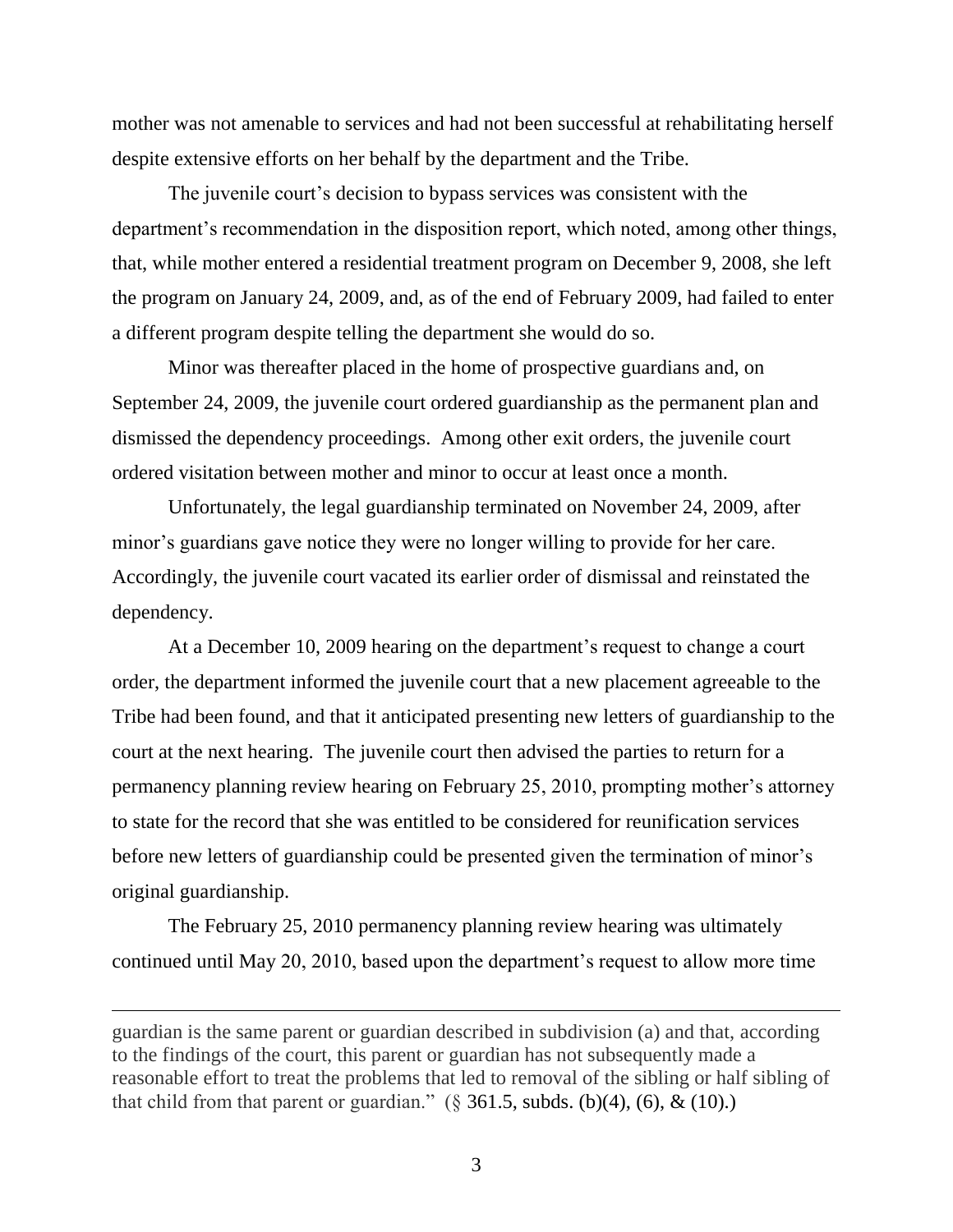for minor to become attached to her new placement. In the meantime, the juvenile court ordered that mother's monthly visits with minor would resume in April.<sup>5</sup>

In anticipation of the May 20 hearing, the department filed a status review report noting, among other things, it "appears that [mother] is at odds with her Tribe. She has been informed numerous times by the Tribe, and the Department concurs, that she would need to complete the attached ten-point treatment goal plan in order for any consideration of reunification for any of her children to be considered. She has not participated in any planning for reunification, much less participated in any of the ten-point plan." In addition, the report noted that "[mother] has been somewhat threatening to the current foster family, with threats made in the previous reporting period, and to the undersigned"s knowledge, she continues to be unsupportive of this placement. It is sad to see [mother] staying stuck in her anger, and how this negatively impacts her involvement with her children and with her Tribe."

At the May 20, 2010 hearing, the juvenile court admitted the department's report into evidence, acknowledged its recommendation that a new guardianship be established, and scheduled a settlement conference for June 16, 2010.

A contested hearing was then held on July 8, 2010, for which the parties submitted briefing on the issue of whether reunification services for mother should be considered, given that services for her had been bypassed. Following this hearing, the juvenile court denied mother's request to reconsider the issue of reunification services, affirmed guardianship as the permanent plan and appointed successor guardians. The juvenile court also ordered supervised visitation for mother twice annually (in June and December) for two hours. The juvenile court then again dismissed the dependency proceedings.

On July 23, 2010, mother filed a timely notice of appeal of the juvenile court"s July 2010 findings and orders.

 $\overline{a}$ 

<sup>5</sup> The parties had informed the court that visitation in the previous months had been interrupted for various reasons, including the guardian"s illness and paperwork issues.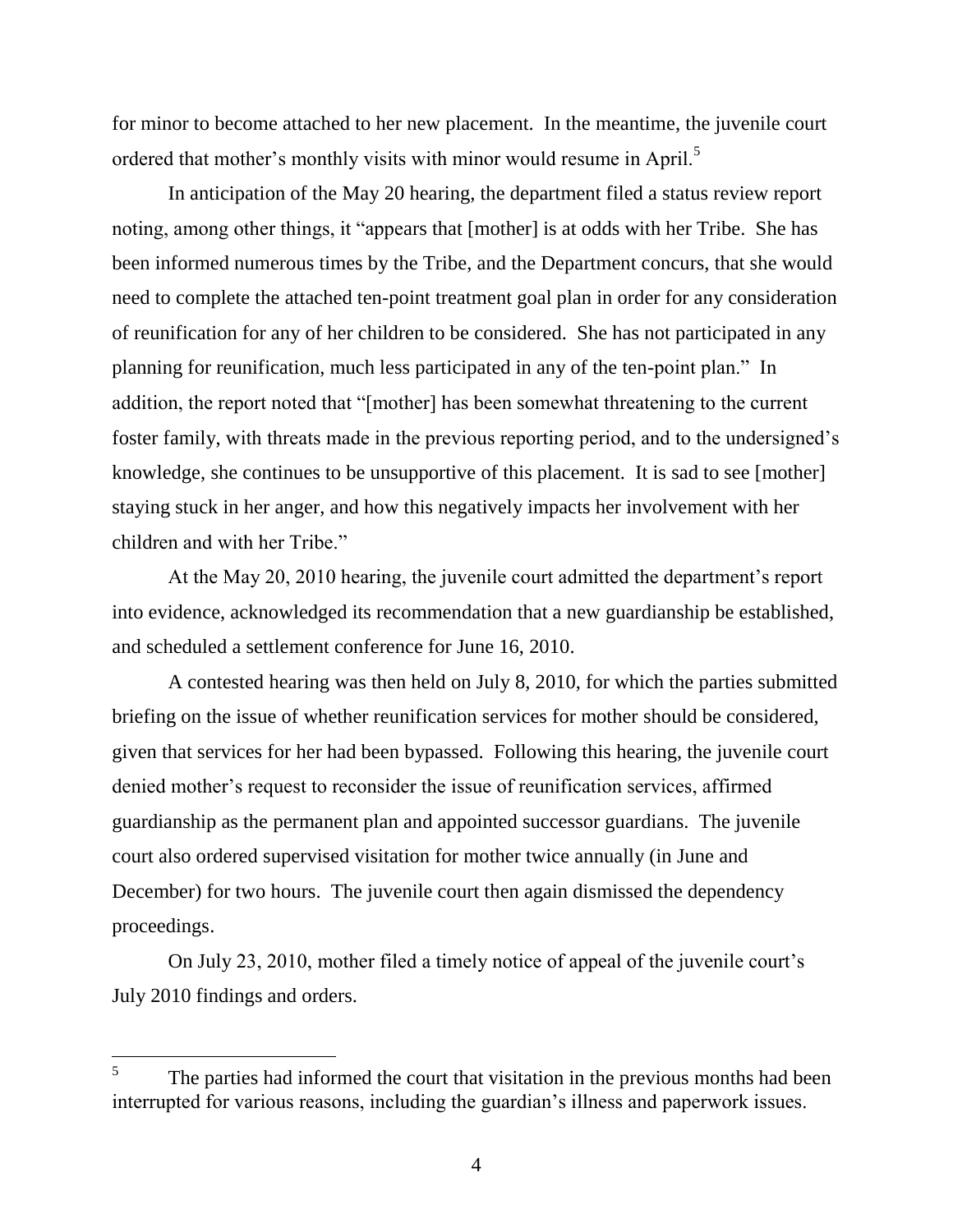#### **DISCUSSION**

Mother raises two issues for our review. First, mother contends the juvenile court reversibly erred by refusing to revisit the issue of whether she should receive reunification services after minor's previously ordered legal guardianship was terminated and the dependency proceedings were reinstated for the purpose of establishing a new guardianship. Second, mother contends the juvenile court erred by limiting her visitation with minor to twice a year without first determining whether more frequent visitation would be detrimental to minor. We address each issue in turn below.

# **I. Did the juvenile court err by declining to revisit the reunification services issue when appointing new guardians?**

As set forth above, this dependency was dismissed after a legal guardianship was established as minor's permanent plan. However, on December 10, 2009, the juvenile court vacated the dismissal and reinstated the proceedings after minor"s guardians requested that the guardianship be terminated. At that time, mother's counsel advised the juvenile court that, because the guardianship was being terminated, mother was entitled to be considered for reunification services pursuant to section 366.3.

Several months later, after ordering briefing and hearing argument on the issue, the juvenile court declined mother"s request to consider reunification services for her. The juvenile court reasoned that a contested hearing on reunification services was not required because minor"s permanent plan of legal guardianship remained unchanged by the termination of the original guardianship:

"When the guardianship was selected as the permanent plan back on September 24th, this Court retained jurisdiction over the guardianship and would have had jurisdiction over the guardianship until the child reached the age of majority, was emancipated or died.

"When the Court received notification as to the current position of the guardians, the Court would have, . . . if a successor guardian was available, the Court could have without resuming jurisdiction appointed successor guardians because the Court continued to have jurisdiction over the guardianship dealing with issues of visitation and the like.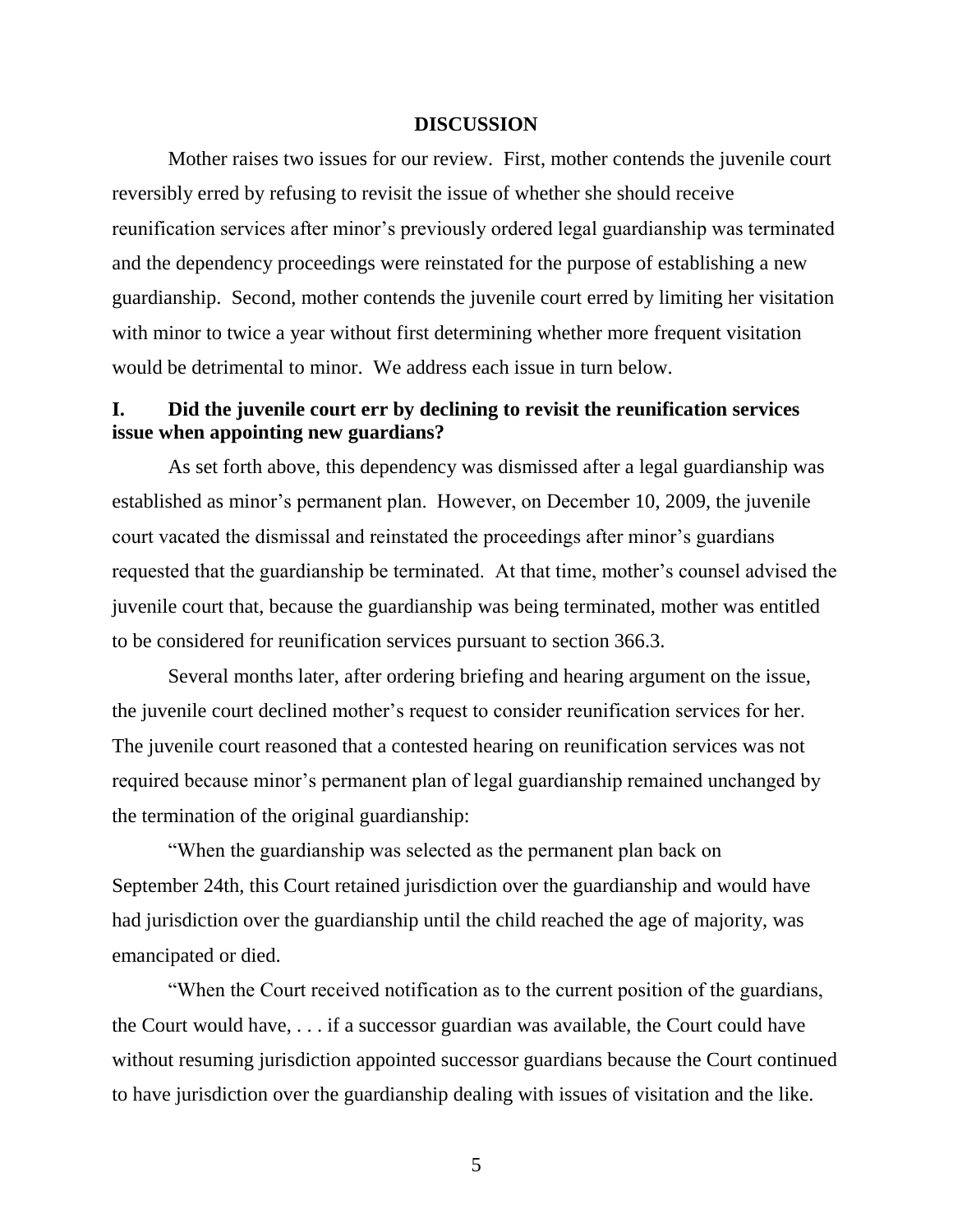"So each time there"s a request made in a dependency guardianship case, [it] doesn"t mean the Court reinstates the dependency proceedings and it resets the clock each time; so the Court is allowed to manage the guardianship without triggering the reinstatement of dependency proceedings.

"In this particular case, there were no successor guardians readily available. So the Court had to resume jurisdiction because there were no successor guardians. The permanent plan has been and continues to be guardianship. That has never changed. Successor guardians have now been located, appear to be appropriate from all accounts; no one has said they"re not; and the Court is once again affirming that guardianship is the permanent plan and does appoint the successor guardians and adopting the orders and findings as it's relevant to the Court's ruling."

According to mother, the juvenile court's refusal to hold a contested hearing on whether to order reunification services pursuant to section 366.3 was erroneous and prejudicial. In making this argument, mother relies on both subdivision (b) and subdivision (f) of section 366.3. The following law applies.

When a permanent plan of legal guardianship is ordered for a minor, the juvenile court may, once the guardianship is established, dismiss the dependency proceedings and retain jurisdiction over the minor as a ward of the guardianship. (§§ 366.3, subd. (a), 366.4; see also Cal. Rules of Court, rule 5.740(a)(3); *In re D.R.* (2007) 155 Cal.App.4th 480, 486-487.) Section 366.3 governs the termination of a guardianship. Relevant here, subdivision (b) provides: "If the court has dismissed dependency jurisdiction following the establishment of a legal guardianship . . . and the legal guardianship is subsequently revoked or otherwise terminated, the county department of social services or welfare department shall notify the juvenile court of this fact. The court may vacate its previous order dismissing dependency jurisdiction over the child. [¶] . . . [¶] Unless the parental rights of the child"s parent or parents have been terminated, they shall be notified that the legal guardianship has been revoked or terminated and shall be entitled to participate in the new permanency planning hearing. The court shall try to place the child in another permanent placement. At the hearing, the parents may be considered as custodians but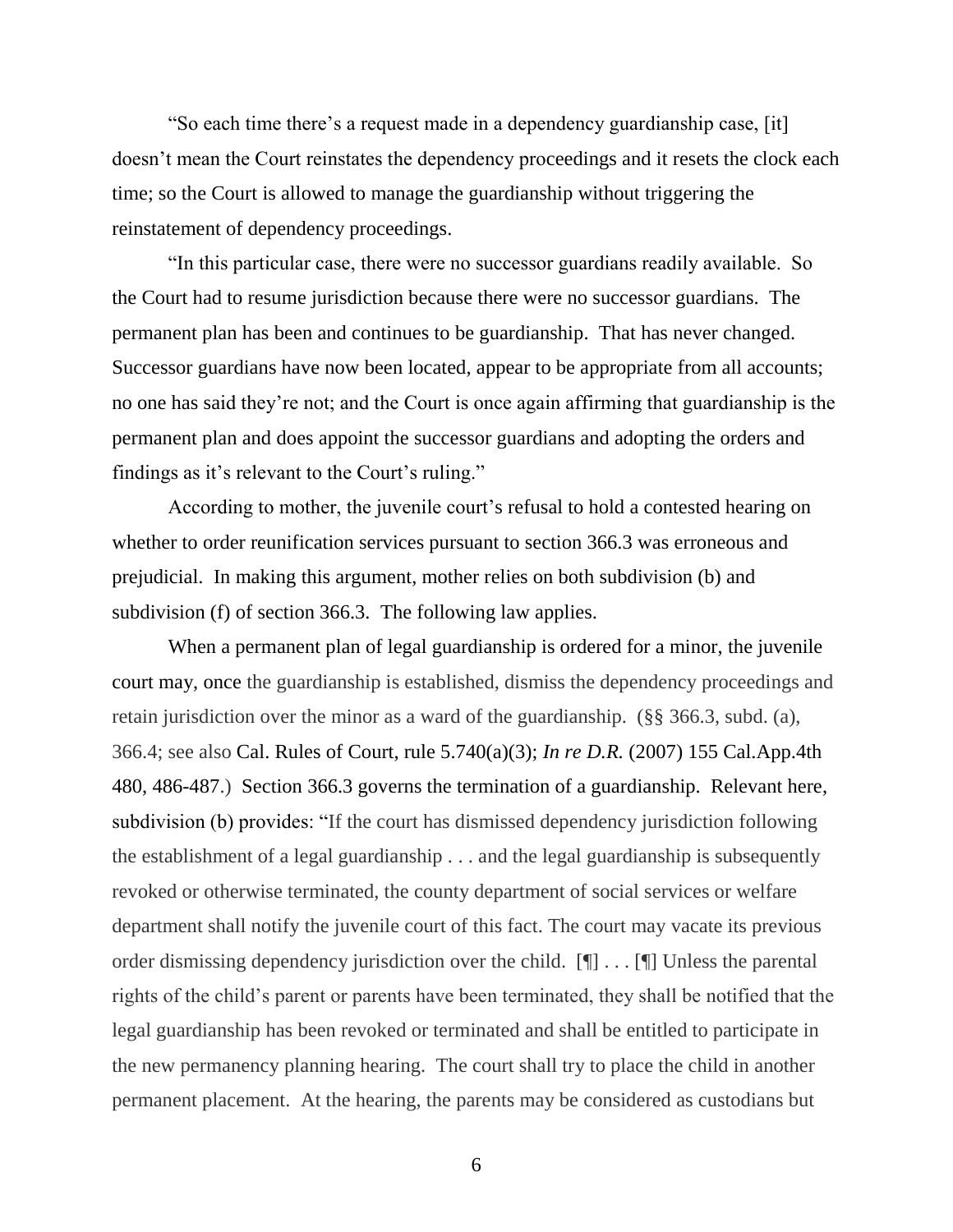the child shall not be returned to the parent or parents unless they prove, by a preponderance of the evidence, that reunification is the best alternative for the child. The court may, if it is in the best interests of the child, order that reunification services again be provided to the parent or parents*.*" (§ 366.3, subd. (b).)

Section 366.3, subdivision (f), also relied upon by mother, applies where, unlike here, a child is in a placement *other than the home of a legal guardian* and jurisdiction has not been dismissed. Specifically, in such cases, section 366.3 requires a status review hearing to be held at least every six months. (§ 366.3, subd. (d).) During this hearing, "[i]f the reviewing body determines that a second period of reunification services is in the child"s best interests, and that there is a significant likelihood of the child"s return to a safe home due to changed circumstances of the parent, pursuant to subdivision (f)*,* the specific reunification services required to effect the child"s return to a safe home shall be described." (§ 366.3, subd. (e)(4).) Subdivision (f), in turn, provides: "Unless their parental rights have been permanently terminated, the parent or parents of the child are entitled to receive notice of, and participate in, those hearings. It shall be presumed that continued care is in the best interests of the child, unless the parent or parents prove, by a preponderance of the evidence, that further efforts at reunification are the best alternative for the child. In those cases, the court may order that further reunification services to return the child to a safe home environment be provided to the parent or parents up to a period of six months, and family maintenance services, as needed for an additional six months in order to return the child to a safe home environment."<sup>6</sup> (§ 366.3, subd. (f).)

<sup>6</sup> California Rules of Court, rule  $5.740(c)(4)$ , employing some of the same language as section 366.3, subdivision (f), provides: "If the petition [to terminate a guardianship or to modify a guardianship order] is granted and the court continues or resumes dependency, the court must order that a new plan be developed to provide stability and permanency to the child. Unless the court has already scheduled a hearing to review the child"s status, the court must conduct a hearing within 60 days. Parents whose parental rights have not been terminated must be notified of the hearing on the new plan. The court may consider further efforts at reunification only if the parent proves, by a preponderance of the evidence, that the efforts would be the best alternative for the child."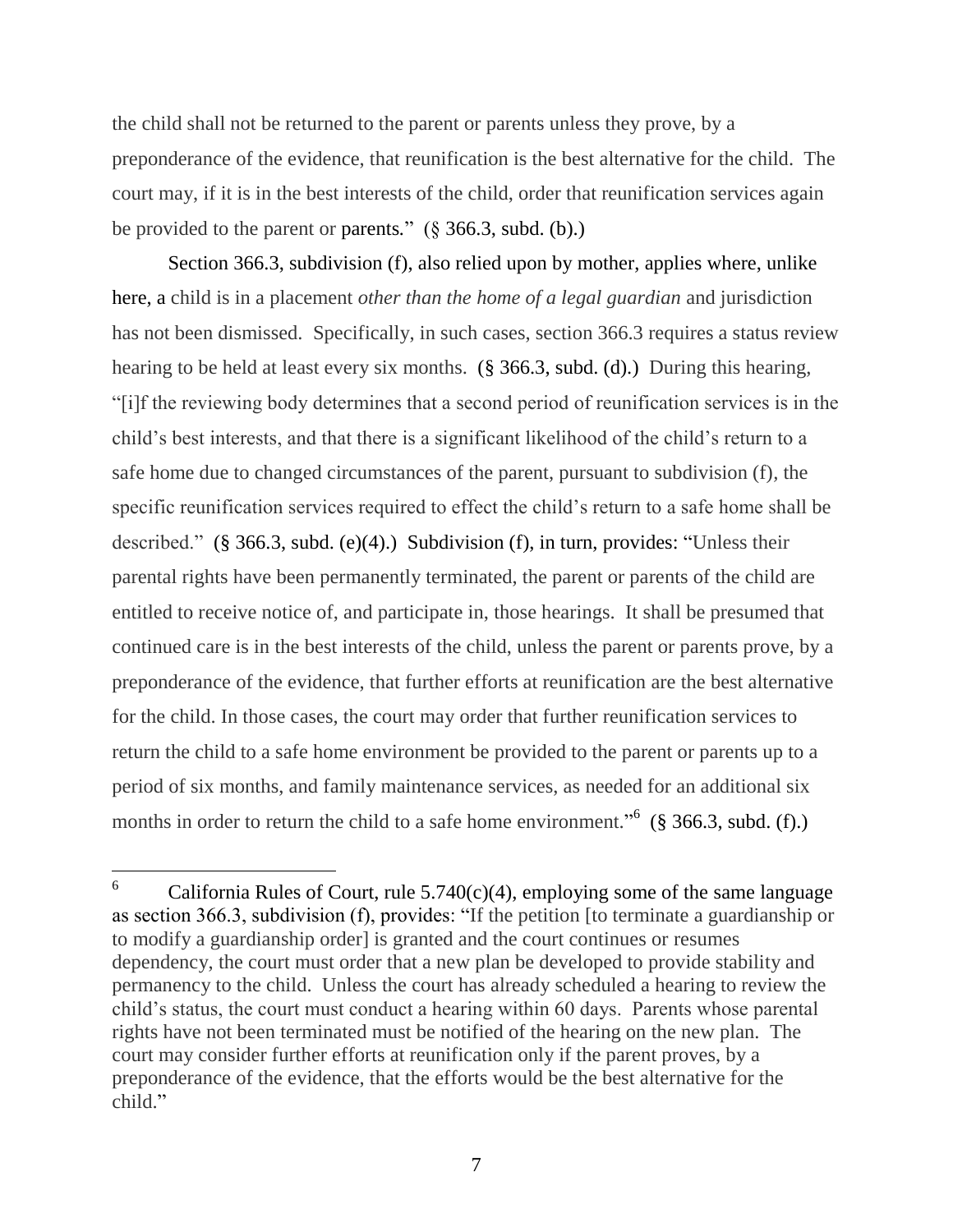According to mother, section 366.3, subdivisions (b) and (f), by their express terms, required the juvenile court in this case to consider anew whether to grant her reunification services before appointing new guardians for minor. Her argument, of course, hinges on the well-established principles of statutory construction. Specifically, "[i]n determining the proper scope of section 366.3, our primary task is to determine legislative intent. In order to do so, we must begin with the wording of the statute itself. [Citation.] Where the language of the statute is clear, there is no need to resort to other indicia of legislative intent; no need for construction then exists. [Citations.]" (*In re Kelly D.* (2000) 82 Cal.App.4th 433, 437.) We simply give the statute's words a " 'plain' and commonsense meaning." [Citation.] "In doing so, however, we do not consider the statutory language "in isolation." [Citations.]" Rather, we construe the words of the statute '" in context, keeping in mind the nature and obvious purpose of the statute . . . ." [Citation.]" (*West Pico Furniture Co. v. Pacific Finance Loans* (1970) 2 Cal.3d 594, 608 [86 Cal. Rptr. 793, 469 P.2d 665].) In other words, we "must harmonize "the various parts of a statutory enactment . . . by considering the particular clause or section in the context of the statutory framework as a whole" " (*People v. Mendoza, supra,* 23 Cal.4th at p. 908), so that all of the statutes in the scheme will "have effect." (*Travelers Indemnity Co. v. Gillespie* (1990) 50 Cal.3d 82, 100 [266 Cal. Rptr. 117, 785 P.2d 500].) And "[w]e must also avoid a construction that would produce absurd consequences, which we presume the Legislature did not intend." (*People v. Mendoza, supra,* 23 Cal.4th at p. 908; accord, *Flannery v. Prentice* (2001) 26 Cal.4th 572, 578 [110 Cal. Rptr. 2d 809, 28 P.3d 860].)" (*In re Charles G.* (2004) 115 Cal.App.4th 608, 614.) Further, we keep in mind that "every word, phrase and provision employed in a statute is intended to have meaning and to perform a useful function." (*In re Kelly D., supra,* 82 Cal.App.4th at p. 437.) As such, we must avoid a construction that would render any word, phrase or provision superfluous. (*Ibid*.)

As noted above, in this case, in denying mother's request for a contested hearing on reunification services, the juvenile court relied on the fact that the permanent plan of guardianship was undisturbed by termination of minor"s original guardianship.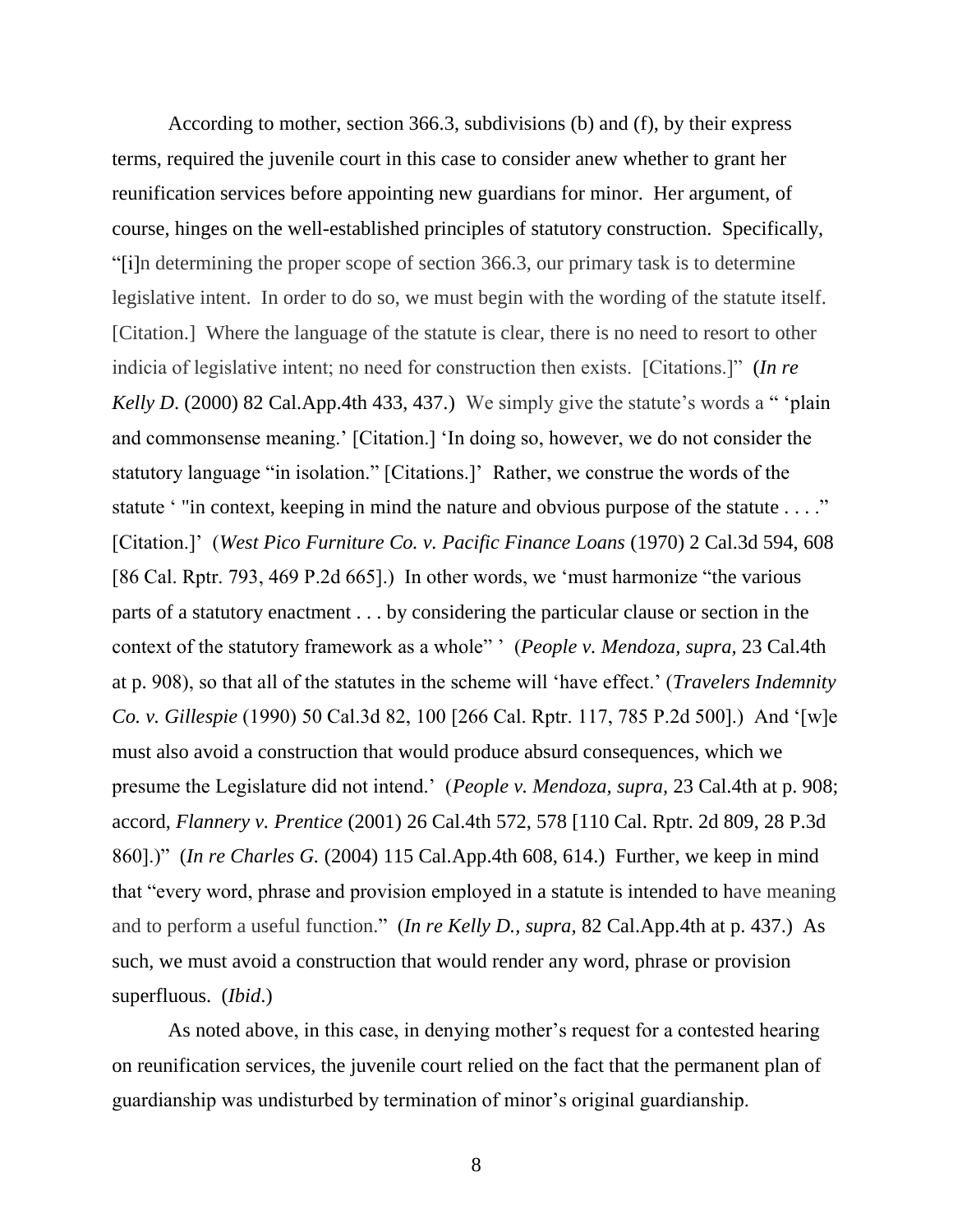According to the juvenile court, the only outstanding issues with respect to permanency planning in this case were locating a suitable successor guardian and issuing new letters of guardianship, rendering consideration of reunification services unnecessary. However, as mother points out, the juvenile court's reasoning in this regard has already been rejected by at least one appellate court.

Specifically, in *In re R.N*. (2009) 178 Cal.App.4th 557 (*R.N*.), the juvenile court granted a section 388 petition filed by the child"s aunt requesting to be appointed guardian after the child"s original guardian died. In doing so, the juvenile court summarily denied the child's father's section 388 petition challenging the aunt's appointment as guardian and requesting that he be considered for the role and for reunification services. (*Id.* at pp. 561-564.) In summarily denying the father's petition, the juvenile court in *R.N*. found it unnecessary to consider the father for the role of guardian and for receipt of reunification services because his petition failed to establish that it would be in the child"s best interests to change her placement. (*Id*. at p. 564.)

Rejecting the juvenile court's decision and reasoning, the appellate court clarified that "Section 366.3 is implicated not only by petitions to terminate a guardianship, but by petitions to modify a prior guardianship order by, among other things, appointment of a successor guardian. Section 366.3's express provisions embody the Legislature's policy determination that, when a change in a guardianship is made, the dependency court must provide notice to parents, consider and evaluate possible custody solutions, and consider whether to provide reunification services. (See also Cal. Rules of Court, rule 5.740(c) [no distinction between petitions to terminate or to modify a guardianship].)" (*In re R.N., supra,* 178 Cal.App.4th at p. 566. Accord *In re Jessica C.* (2007) 151 Cal.App.4th 474, 481 ["Section 366.3 recognizes that there may be a need to terminate a guardianship established as the permanent plan for a dependent child. To this end, it sets forth a procedure for notice, evaluation of the problems and possible solutions, and a mechanism by which reunification services to the parent(s) might be reinitiated if the guardianship is terminated"].) Thus, the *R.N.* court concluded that the juvenile court committed reversible error by denying the father his statutory rights under section 366.3 to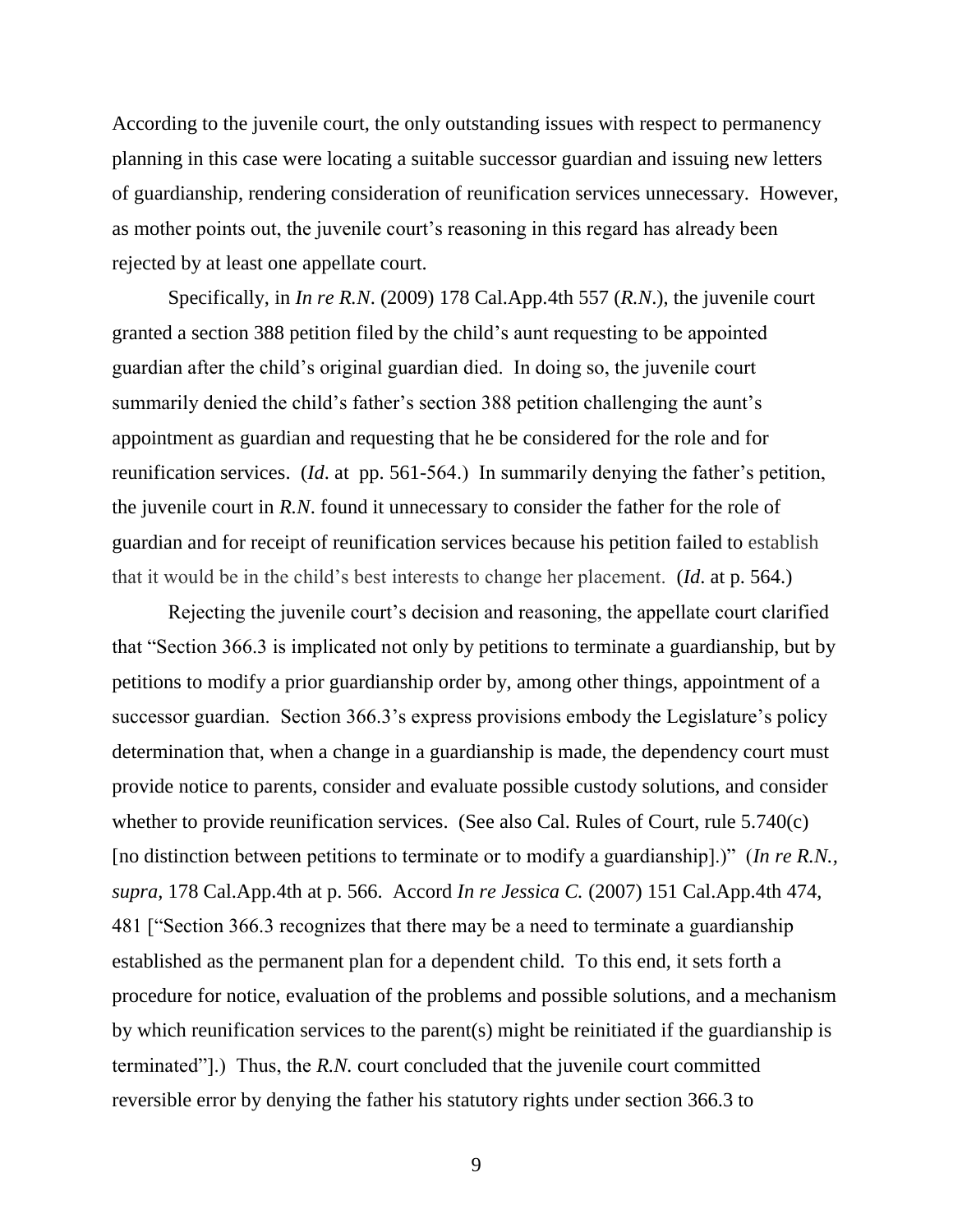participate in the hearing to terminate or modify his child"s guardianship and to be considered for, among other things, reunification services. (*In re R.N., supra,* 178 Cal.App.4th at p. 566.)

We agree with the *R.N.* court's interpretation of section 366.3, including the court's conclusion that the statute applies to any change in guardianship, whether there is a petition to terminate a guardianship or to modify a prior guardianship order by appointing a successor guardian. (*In re R.N., supra,* 178 Cal.App.4th at p. 566.) Accordingly, we reject the suggestion by the juvenile court in our case that mother's request pursuant to section 366.3 to consider reunification services was inappropriate because, even though there was a change in guardianship, the permanent plan remained the same.

The department makes an additional statutory interpretation argument with respect to section 366.3 in seeking affirmance of the trial court's ruling. Specifically, the department argues that the legislature's use of the phrase "further reunification services" in section 366.3, subdivision (f), demonstrates the intent that, when a guardianship is being terminated, the juvenile court need not consider reunification services for a parent, like mother, initially bypassed for services pursuant to section 361.5, subdivision (b). Similar to section 366.3, subdivision (f), California Rules of Court rule 5.740(c)(4) (rule  $5.740(c)(4)$ ) authorizes the juvenile court to consider "further efforts at reunification" if the parent proves by a preponderance of the evidence that such efforts would be in the child"s best interest, and section 366.3, subdivision (b), provides that reunification services may "again" be provided to the parent if the juvenile court finds it would be in the child"s best interests.

Contrary to the department's argument, however, we decline to interpret the terms "further" and "again" in section 366.3 and rule  $5.740(c)(4)$  in such a manner as to impose a restriction on the class of parents entitled to be considered for reunification services during post-permanency proceedings to terminate or modify a legal guardianship. In reaching this conclusion, we first look to the ordinary dictionary definition of these terms (*In re Kelly D., supra,* 82 Cal.App.4th at p. 437), which, in this case, is not particularly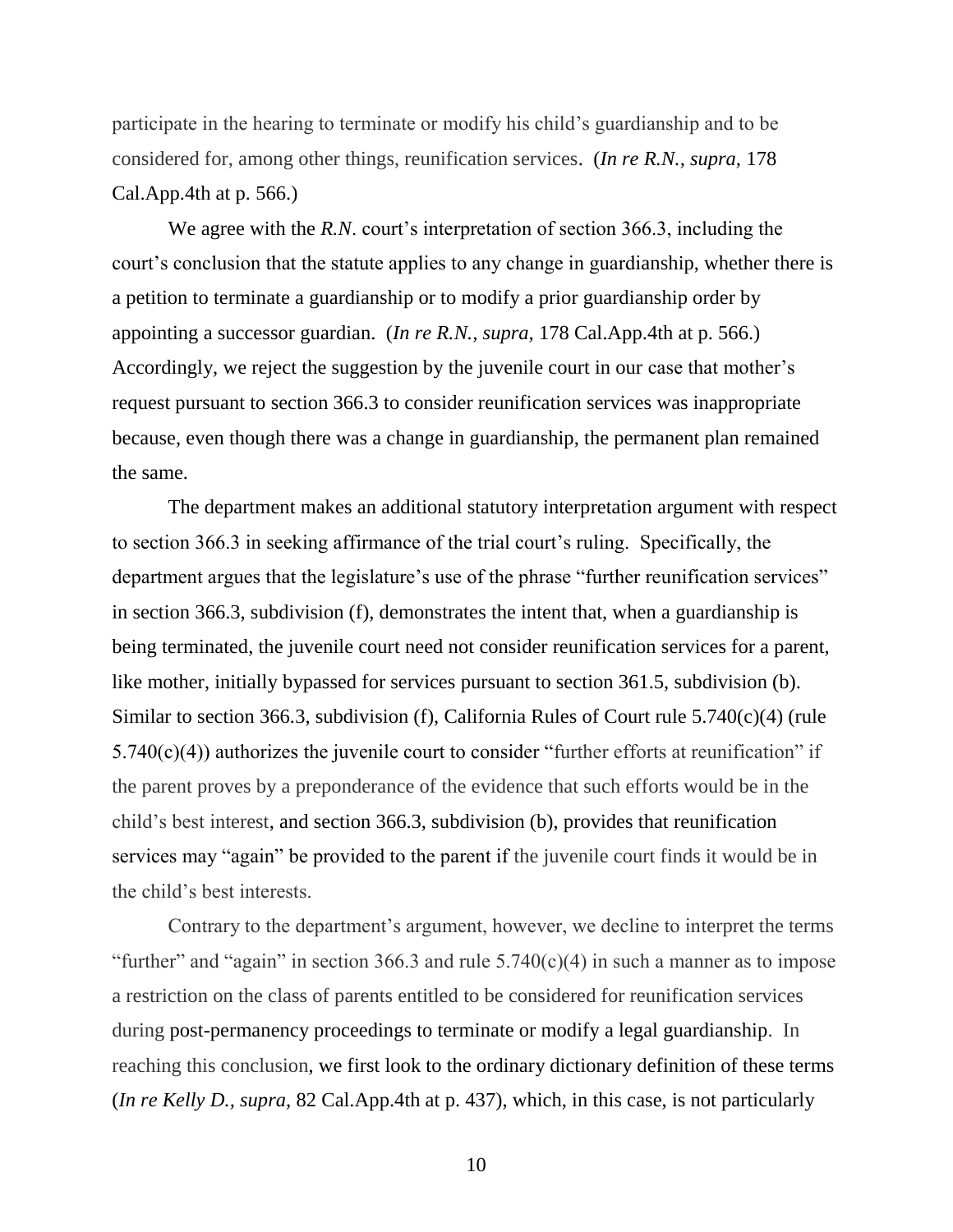enlightening. For example, "again" is defined as "another time," "once more," "anew," or "in addition." (Merriam-Webster"s Collegiate Dict., (2007 11th ed.) p. 23.) "Further," in turn, is defined as "in addition" or "to a greater degree or extent." (*Id*. at p. 509.)

As these definitions reflect, the meaning of "again" and "further" for purposes of section 366.3, subdivisions (b) and (f), respectively, are quite ambiguous. On the one hand, the terms could simply mean that, under section 366.3, the juvenile court should consider the broader issue of whether to grant (or deny) reunification services anew, more thoroughly, or in addition to other issues. On the other hand, the terms could mean, as the department suggests, that the juvenile court should consider the more narrow issue of whether to grant reunification services once more or an additional time to a parent who already received such services. Either of these interpretations, we conclude, would be reasonable.

Further, looking more closely at these terms in context, keeping in mind the nature and purpose of section 366.3 (*In re Kelly D., supra,* 82 Cal.App.4th at p. 437), we note that neither subdivision (b) nor subdivision (f) expressly authorizes the juvenile court to provide reunification services to parents previously bypassed for such services, but neither does the identified statutory language expressly restrict the juvenile court from doing so. Moreover, section 366.3 is quite clear that the juvenile court *must* provide all parents whose parental rights remain intact both notice that the legal guardianship has been revoked or terminated and the opportunity "to participate in the new permanency planning hearing." (§ 366.3, subd. (b).) Section 366.3 is equally clear that the juvenile court *may* consider the parents as custodians, however "the child shall not be returned to the parent or parents unless they prove, by a preponderance of the evidence, that reunification is the best alternative for the child." (§ 366.3, subd. (b). See also *In re Z.C*. (2009) 178 Cal.App.4th 1271, 1283 [under section 366.3, subd. (b), "if the parental rights have not been terminated, a parent must receive notice of the hearings and may present evidence that reunification services are in the child"s best interests"].) And, while the circumstances under which the child may be returned to the parent are indeed restricted, nowhere in the statute does the Legislature restrict the nature or scope of the parent's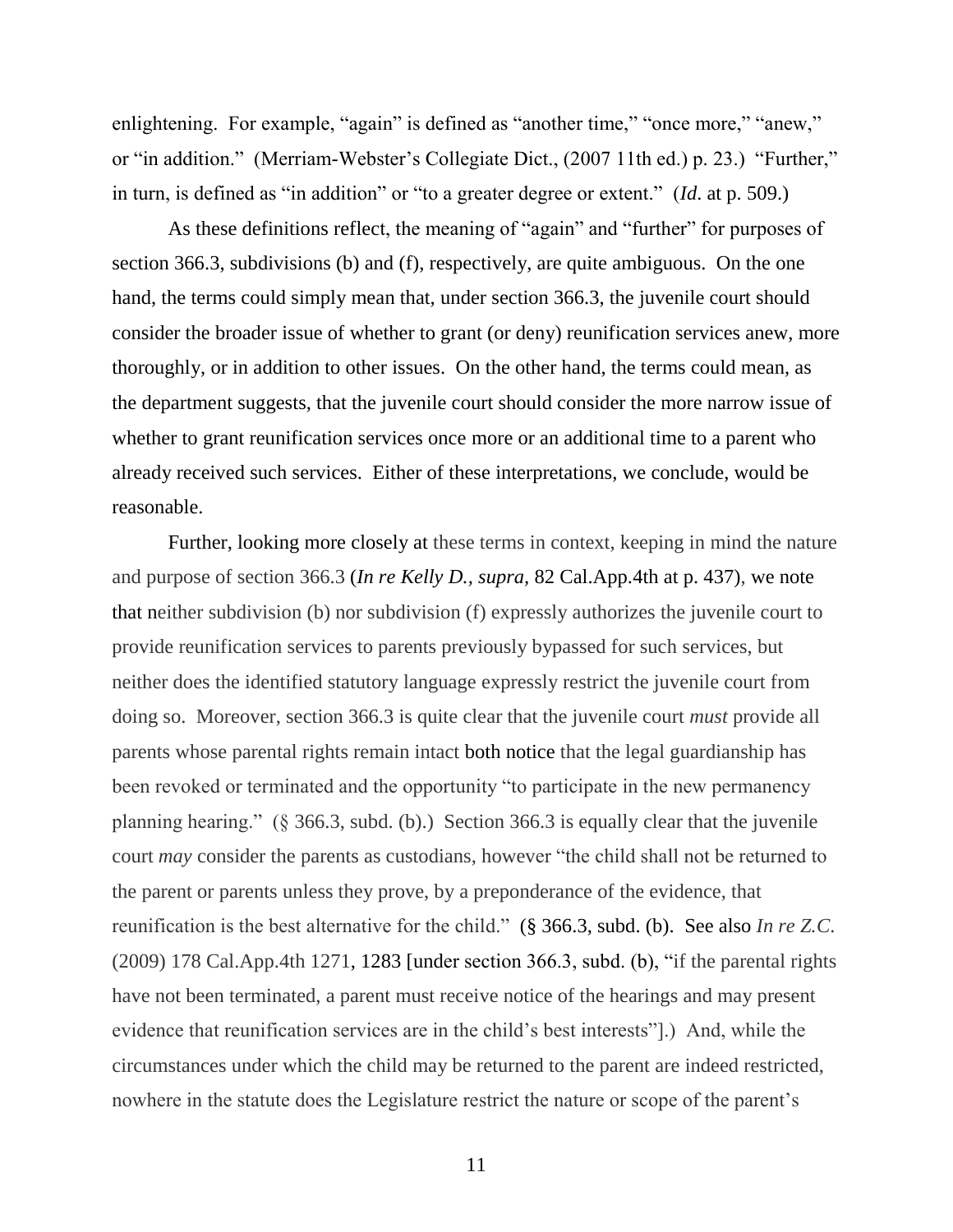participation in these proceedings. Had the Legislature intended to limit the parent's statutory right of participation to matters *other than* presenting evidence that reunification services should be offered to facilitate the possible return home of the child (an odd, if not absurd result), we believe the Legislature would have employed clearer language. (See *People v. Mendoza, supra*, 23 Cal.4th at p. 908 [courts must "avoid a construction that would produce absurd consequences, which we presume the Legislature did not intend"]. $)^7$ 

As a final note on this issue, we add that interpreting section 366.3 so as *not* to unnecessarily restrict the parent's statutory right to participate in the new permanency planning hearing is, we conclude, more consistent with dependency law"s express goal of protecting the minor"s best interests because it leaves to the juvenile court in the first instance the determination of whether reunification services should be ordered. The juvenile court, not this court, is far better suited to this task, given its superior proximity to the parties and their constantly changing needs.

Accordingly, for the reasons stated, we reject the department's proposed statutory interpretation of section 366.3 as an alternative basis for affirming the juvenile court's denial of mother"s request to be considered for reunification services before the appointment of successor guardians for minor.

<sup>7</sup> Further, we have found no evidence in the legislative history of section 366.3 suggesting the Legislature intended to limit the trial court's otherwise broad discretion to reconsider the reunification services issue at this stage of the proceedings to only those parents initially receiving such services. (See *Snukal v. Flightways Manufacturing, Inc*. (2000) 23 Cal.4th 754, 779 [where statutory language is "sufficiently ambiguous" the court may consider evidence of the Legislature's intent beyond the words of the statute]; *Flannery v. Prentice* (2001) 26 Cal.4th 572, 579.) Nor does anything in the statutory law preclude a parent initially bypassed for reunification services from filing a section 388 petition requesting reconsideration of the reunification services issues based upon a showing of changed circumstances. (*Kimberly H. v. Superior Court* (2000) 83 Cal.App.4th 67, 72-73.) As such, as a practical matter, even assuming the department's interpretation of section 366.3 was correct, parents bypassed for services could nonetheless seek reconsideration of the services issue.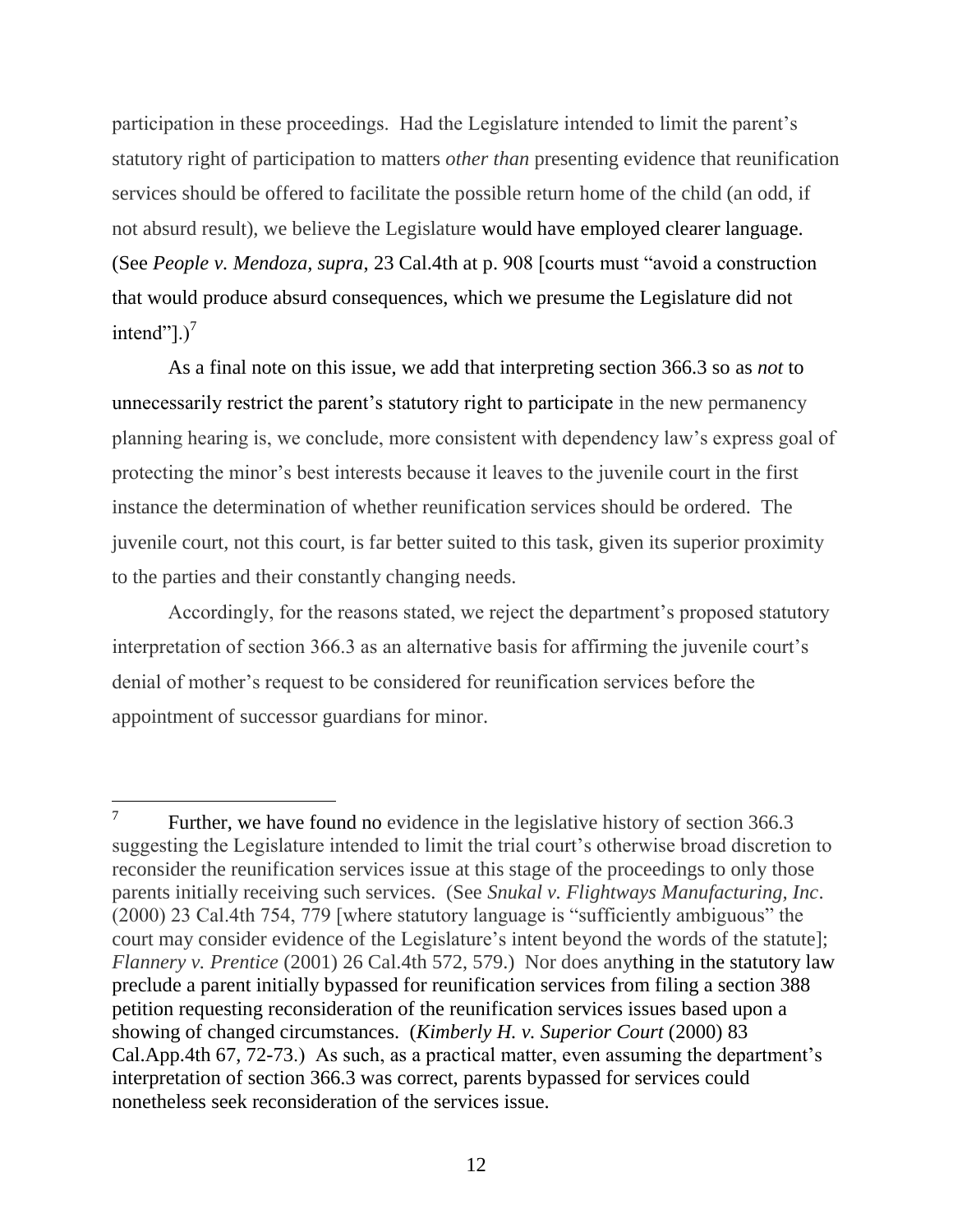However, ultimately, our inquiry with respect to mother"s challenge does not end with our legislative interpretation of section 366.3. While we have already concluded the juvenile court erred by reading section 366.3 in such a way as to preclude mother from reopening the issue of reunification services, this court recently confirmed " "[t]he standard of review where a parent is deprived of a due process right is whether the error was harmless beyond a reasonable doubt. [Citation.]' *(In re Thomas R.* [(2006)] 145 Cal.App.4th [726,] 734.)" (*M.T*. *v. Superior Court* (2009) 178 Cal.App.4th 1170, 1181- 1182.) As such, the juvenile court's order must stand so long as we can conclude that "[mother] suffered no prejudice either because it would have been an abuse of discretion to rule in [her] favor [citation] or because it is not reasonably probable that [she] would have obtained a more favorable result had the court exercised its discretion." (*S.T. v. Superior Court* (2009) 177 Cal.App.4th 1009, 1016; see also *M.T. v. Superior Court, supra,* 178 Cal.App.4th at pp. 1181-1182.)

Having reviewed the record in this case, we would indeed conclude mother suffered no prejudice from the juvenile court's refusal to consider granting her reunification services, as there is simply no evidentiary basis for doing so. In particular, while the department opposed mother's request for consideration of reunification services after the dependency proceedings were reinstated and the original guardianship was terminated, it nonetheless addressed the reunification issue in a report dated May 6, 2010, in anticipation of the post-permanency planning review hearing. In this report, the department advised the court that mother "has been informed numerous times by the Tribe, and the Department concurs, that she would need to complete the attached tenpoint treatment goal plan in order for any consideration of reunification for any of her children to be considered. She has not participated in any planning for reunification, much less participated in any of the ten-point plan.<sup>8</sup> The report also noted that mother

<sup>8</sup> This ten-point plan was as follows: (1) accepting her role in the death of her daughter; (2) accepting her role in injuring her son; (3) demonstrating consistent and appropriate contact with a social worker and caretaker for another of minor's siblings; (4) remaining sober and drug-free with on-going participation in 12-step or SCIHP;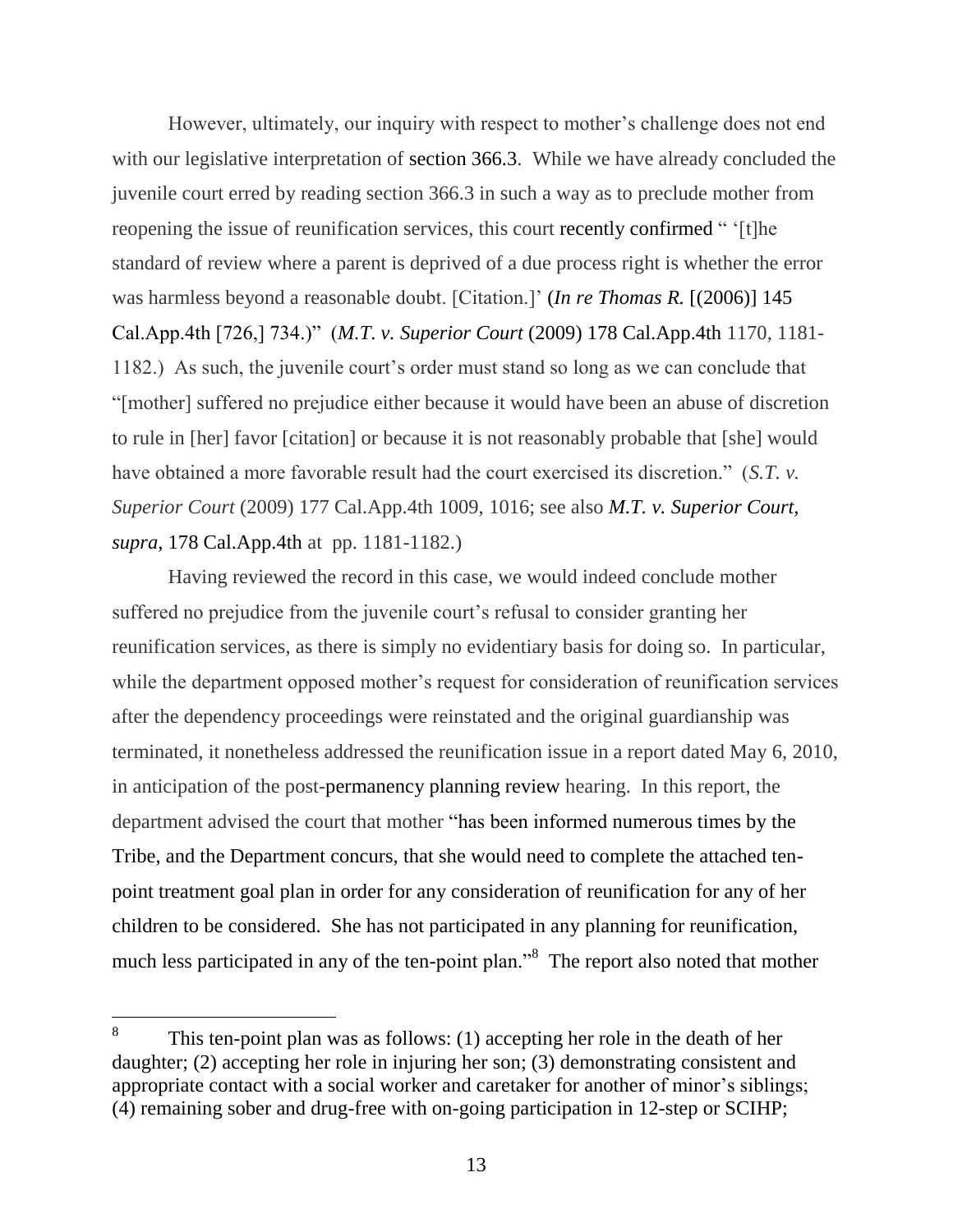remained consumed by anger, had made threats to minor's foster family, and had generally been unsupportive of minor"s placement despite the negative impacts her conduct had on her relationship with both minor and the Tribe. This evidence of mother"s poor conduct in the post-permanency period, which mother does not appear to have addressed, is in addition to the clear and convincing evidence underlying the juvenile court"s initial decision to bypass services for her, including her role in the death of another child through abuse or neglect and in the severe physical abuse of minor"s half-sibling, her failure to make a reasonable effort to treat the problems that had led to the removal of minor"s half-siblings, and her failure to rehabilitate despite extensive efforts on her behalf by the department and the Tribe. Under these circumstances, there is no reasonable probability that mother would have obtained a more favorable result had the juvenile court reopened the reunification services issue before appointing the successor guardians. (See *S.T. v. Superior Court, supra,* 177 Cal.App.4th at p. 1016; *M.T. v. Superior Court, supra,* 178 Cal.App.4th at pp. 1181-1182.)

#### **II. Did the Juvenile Court Err by Limiting Visitation to Twice A Year?**

Next, we address mother"s remaining argument that the juvenile court erred by limiting her visitation with minor to twice a year.

"There is no question but that the power to regulate visitation between minors determined to be dependent children [citation] and their parents rests in the judiciary." (*In re Jennifer G*. (1990) 221 Cal.App.3d 752, 756.) As such, dependency law affords the juvenile court great discretion in deciding issues relating to parent-child visitation, which discretion we will not disturb on appeal unless the juvenile court has exceeded the bounds of reason. (*In re Stephanie M*. (1994) 7 Cal.4th 295, 318.)

(5) successfully completing anger management and domestic violence victim programs, and demonstrating that she is not involved in violent relationships; (6) demonstrating an understanding of child development and competency meeting the social, emotional, physical, nutritional, medical, educational and special needs of her children; (7) maintaining employment and suitable housing; (8) obey all laws; (9) fully cooperating with recommendations of any treatment program; and (10) demonstrating an ability to communicate and cooperate openly and honestly with CPS.

 $\overline{a}$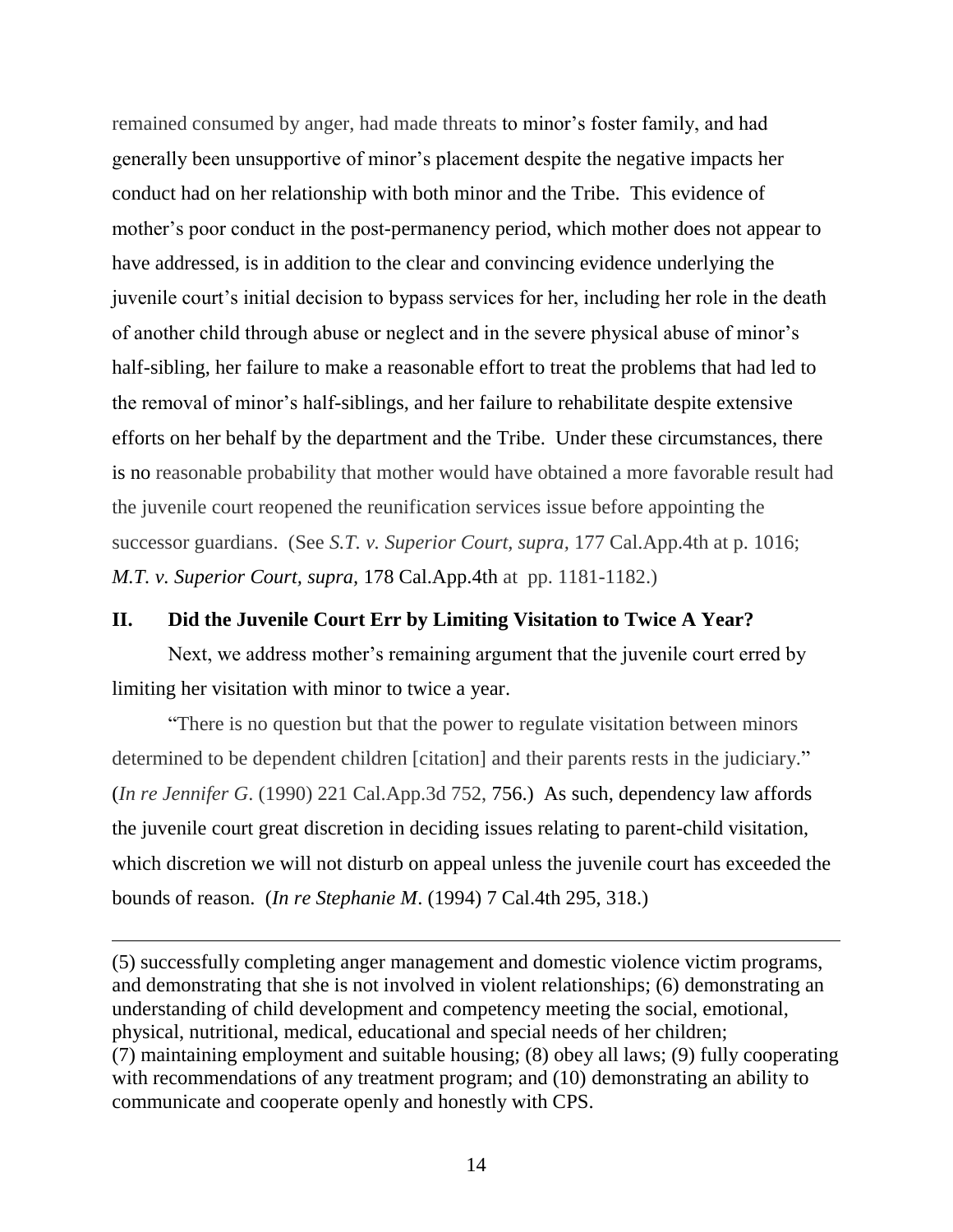Where, as here, a permanent plan of legal guardianship is ordered for a child, section 366.26, subdivision  $(c)(4)(C)$  governs parent-child visitation. Specifically, this provision states: "The court shall also make an order for visitation with the parents or guardians unless the court finds by a preponderance of the evidence that the visitation would be detrimental to the physical or emotional well-being of the child." (§ 366.26,  $subd.(c)(4)(C)$ .

In this case, consistent with section 366.26, subdivision  $(c)(4)(C)$ , the juvenile court, at the time the legal guardianship was established, made a finding that visitation with mother would not be detrimental to minor and, thus, ordered supervised visitation once a month. Later, when minor"s initial guardianship was terminated and a successor guardian was being appointed, the juvenile court modified this visitation order to reduce the frequency of visitation to twice a year (in June and December) for two hours. It is this modification of the visitation order that mother challenges on two grounds, both of which we address below.

First, mother argues the reduction in the frequency of visitation was improper in the absence of a finding by the juvenile court that more frequent visitation would be detrimental to minor. We, however, disagree that such a finding was required. As set forth above, the governing statute, section 366.26, subdivision  $(c)(4)(C)$ , requires a detriment finding before the juvenile court is authorized to *deny* visitation; not before the juvenile court is authorized to modify a term of a previous order *granting* visitation.

Second, mother argues this court should "interpret section 366.26, subdivision  $(c)(4)(C)$  to require dependency courts to order visitation 'as frequent as possible, consistent with the well-being of the child." (See § 362.1, directing that parent-child visits must be as frequent as possible during the reunification period; see also *In re Randalynne G*. (2002) 97 Cal.App.4th 1156, 1169 [explaining that what is in the best interests of the child is "essentially the same as that which is not detrimental to the child"].)" However, in so arguing, mother again asks us to read a requirement into the statute that simply is not there. As before, we decline her request.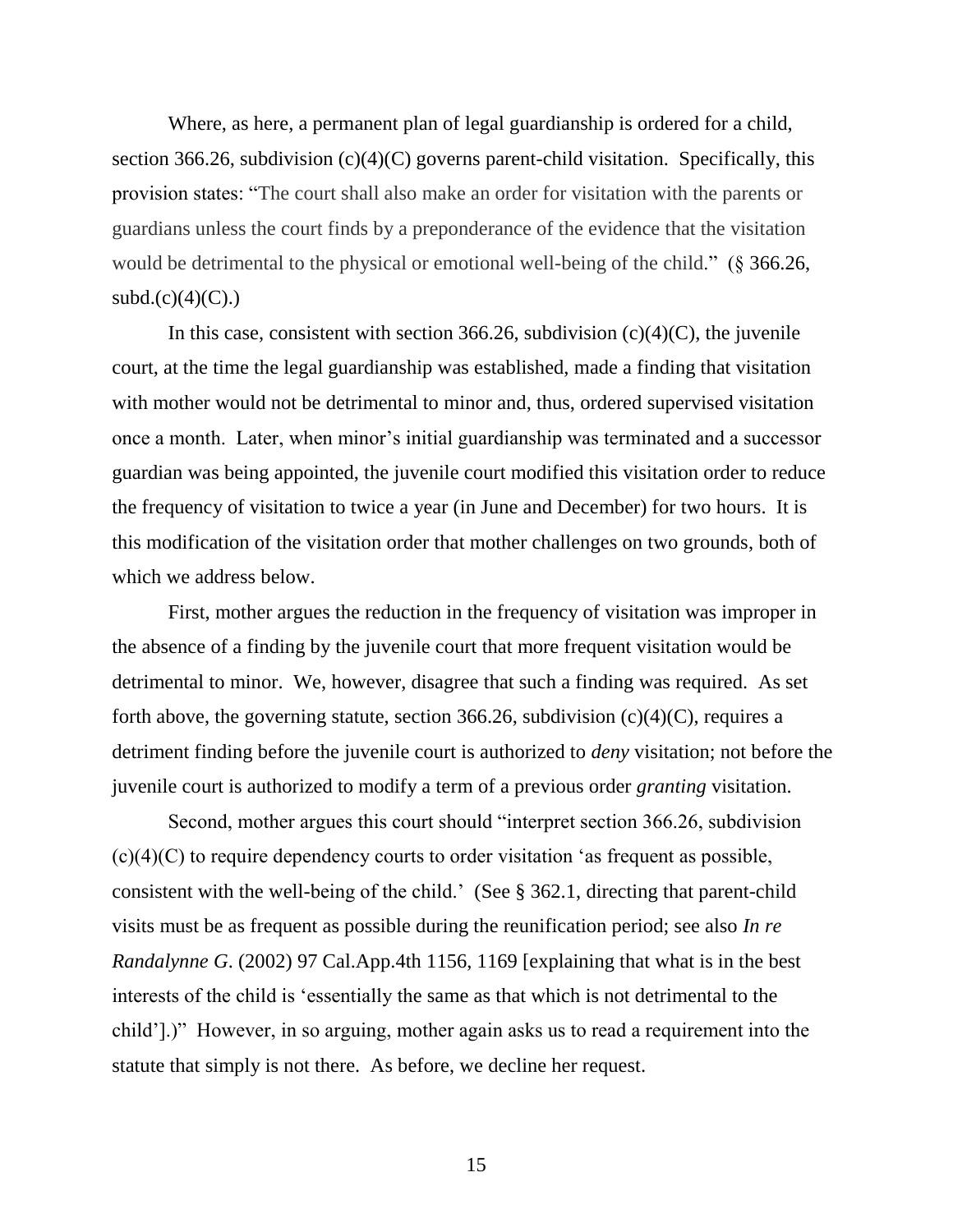Indeed, it is clear from the statutory scheme governing dependency proceedings that the Legislature did *not* intend the "frequent as possible" requirement to apply where, as here, a permanent placement has been ordered for a child. Section 362.1, the statute governing parent-child visitation during the reunification stage of dependency, explains quite clearly that visitation must be "as frequent as possible, consistent with the wellbeing of the child" in order "to maintain ties between the parent or guardian and any siblings and the child, and to provide information relevant to deciding if, and when, to return a child to the custody of his or her parent or guardian  $\dots$ ." (§ 362.1, subd. (a).)

However, the objectives identified in section 362.1, subdivision (a), are no longer valid where, as here, reunification services have been bypassed and a permanent plan of guardianship has been ordered. As the Supreme Court explains, at this point, "the parents' interest in the care, custody and companionship of the child are [sic] no longer paramount . . . [and] "the focus shifts to the needs of the child for permanency and stability." " (See *In re Stephanie M., supra*, 7 Cal.4th at p. 317, quoting *In re Marilyn H*. (1993) 5 Cal.4th 295, 309.) Accordingly, the court must turn its focus to the child"s best interest, rather than the parent's, in deciding issues that may arise. (See also *In re Danielle W*. (1989) 207 Cal.App.3d 1227, 1238; *In re Stephanie M., supra*, 7 Cal.4th at p. 317 [the juvenile court must focus on the child"s interests rather than the parent"s interests once reunification services have terminated]. See § 366.21.)

Moreover, with these more appropriate objectives in mind, we conclude the juvenile court"s order reducing the frequency of visitation between mother and minor to twice a year for two hours was appropriate. As the record reflects, the juvenile court, before making this order, was properly focused on the minor's interest in deepening her attachment to her new caregivers without unnecessary disruption from mother, who, according to the social worker, opposed the placement and acted at times with hostility towards minor's caregivers.<sup>9</sup> This focus on the attachment process was particularly important given that minor's new caregivers were her third set in her mere 16 months of

 $\overline{a}$ 

<sup>9</sup> The order for visitation twice a year was consistent with the department's recommendation.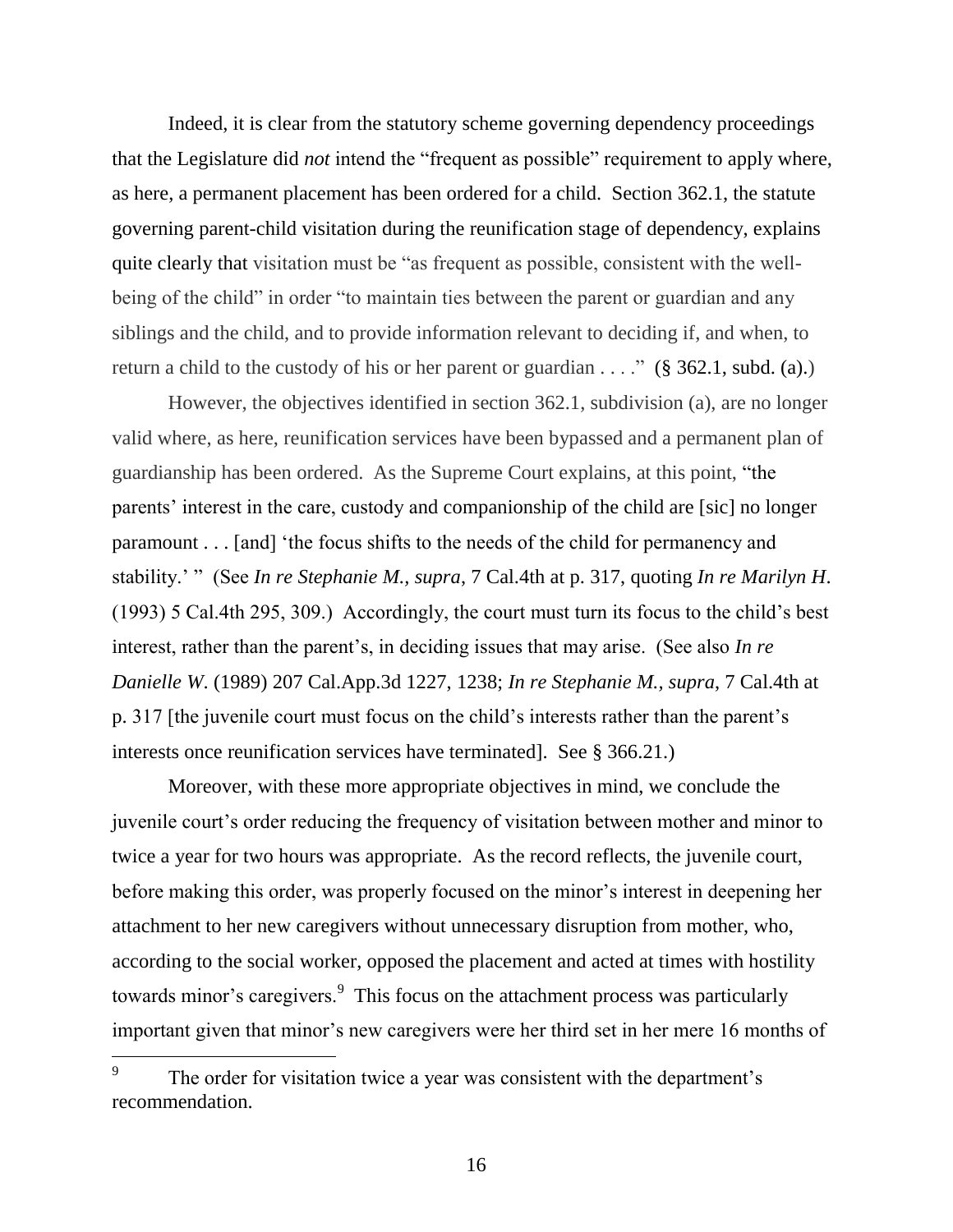life. Thus, in light of minor's unique needs and family characteristics, we conclude the juvenile court"s decision to reduce the frequency of visitation was both reasonable and adequately supported by the record. (See *In re Moriah T*. (1994) 23 Cal.App.4th 1367, 1374-1376 ["Visitation arrangements demand flexibility to maintain and improve the ties between a parent or guardian and child while, at the same time, protect the child"s wellbeing"]; *In re S.H.* (2003) 111 Cal.App.4th 310, 317 ["It is the juvenile court's responsibility to ensure regular parent-child visitation occurs while at the same time providing for flexibility in response to the changing needs of the child and to dynamic family circumstances"].) Accordingly, the court's decision will stand.

# **DISPOSITION**

The juvenile court's July 2010 findings and order are affirmed.

Jenkins, J.

\_\_\_\_\_\_\_\_\_\_\_\_\_\_\_\_\_\_\_\_\_\_\_\_\_

We concur:

Pollak, Acting P. J.

\_\_\_\_\_\_\_\_\_\_\_\_\_\_\_\_\_\_\_\_\_\_\_\_\_

\_\_\_\_\_\_\_\_\_\_\_\_\_\_\_\_\_\_\_\_\_\_\_\_\_

Siggins, J.

*In re S.H.,* A129167